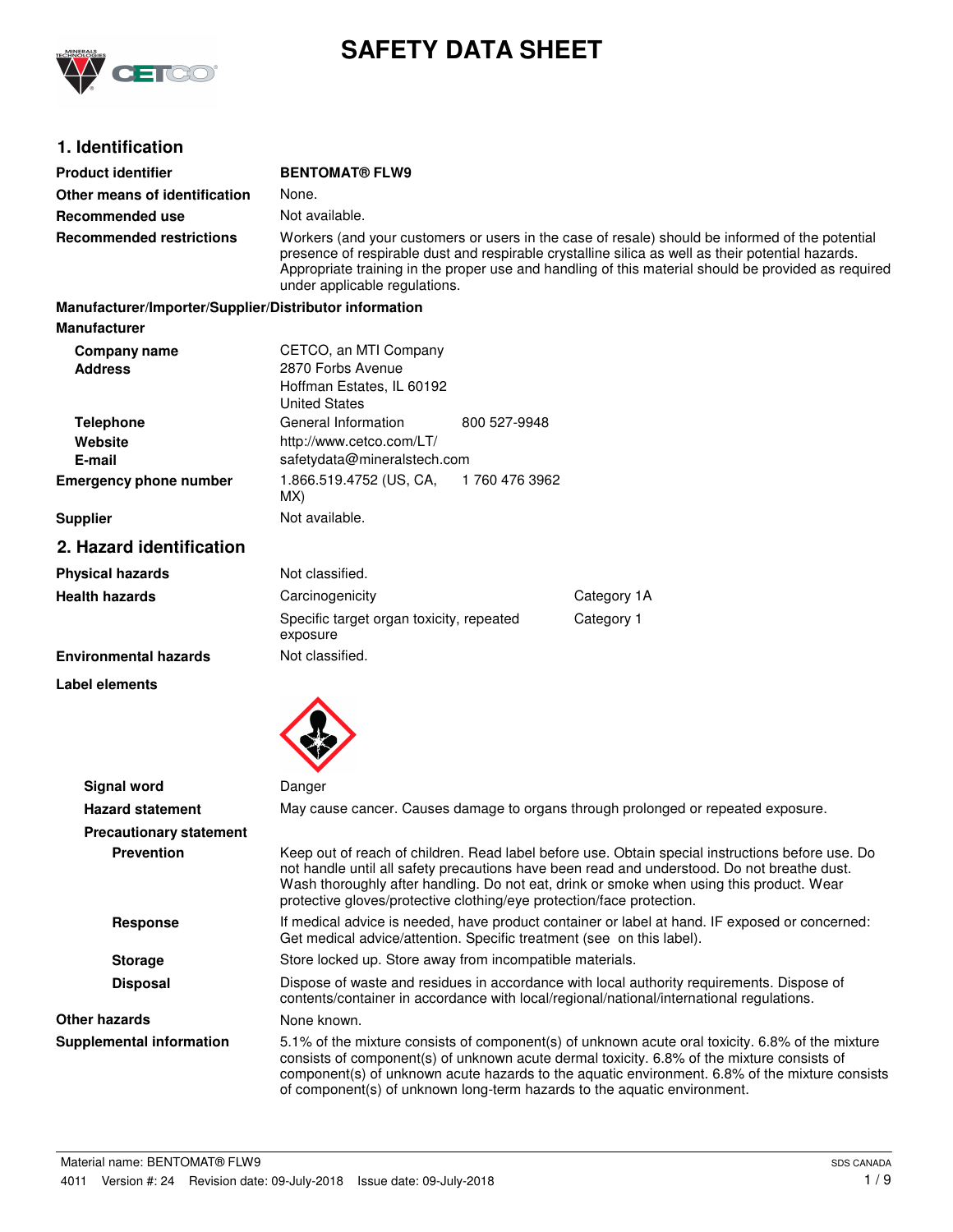# **3. Composition/information on ingredients**

## **Mixtures**

| <b>Chemical name</b>                                                                                                                                                                              | Common name and synonyms                                                                                                                                                                                                                                                                                                                                                                                                                                                                  | <b>CAS number</b> | %          |
|---------------------------------------------------------------------------------------------------------------------------------------------------------------------------------------------------|-------------------------------------------------------------------------------------------------------------------------------------------------------------------------------------------------------------------------------------------------------------------------------------------------------------------------------------------------------------------------------------------------------------------------------------------------------------------------------------------|-------------------|------------|
| SILICA, CRYSTALLINE, QUARTZ                                                                                                                                                                       |                                                                                                                                                                                                                                                                                                                                                                                                                                                                                           | 14808-60-7        | $5 - 10$   |
| SILICA, CRYSTALLINE,<br><b>CRISTOBALITE</b>                                                                                                                                                       |                                                                                                                                                                                                                                                                                                                                                                                                                                                                                           | 14464-46-1        | $1 - < 3$  |
| Other components below reportable levels                                                                                                                                                          |                                                                                                                                                                                                                                                                                                                                                                                                                                                                                           |                   | $90 - 100$ |
| DSD: Directive 67/548/EEC.<br>CLP: Regulation No. 1272/2008.<br>M: M-factor<br>PBT: persistent, bioaccumulative and toxic substance.<br>vPvB: very persistent and very bioaccumulative substance. | #: This substance has been assigned Community workplace exposure limit(s).                                                                                                                                                                                                                                                                                                                                                                                                                |                   |            |
|                                                                                                                                                                                                   | All concentrations are in percent by weight unless ingredient is a gas. Gas concentrations are in percent by volume. *Designates that<br>a specific chemical identity and/or percentage of composition has been withheld as a trade secret.                                                                                                                                                                                                                                               |                   |            |
| <b>Composition comments</b>                                                                                                                                                                       | Occupational Exposure Limits for constituents are listed in Section 8. This product contains<br>naturally occurring crystalline silica (not listed in Annex I of Directive 67/548/EEC) in quantities less<br>than $6\%$ .                                                                                                                                                                                                                                                                 |                   |            |
| 4. First-aid measures                                                                                                                                                                             |                                                                                                                                                                                                                                                                                                                                                                                                                                                                                           |                   |            |
| <b>Inhalation</b>                                                                                                                                                                                 | Move to fresh air. If symptoms are experienced, remove source of contamination or move victim to<br>fresh air. Oxygen or artificial respiration if needed. Do not use mouth-to-mouth method if victim<br>inhaled the substance. Induce artificial respiration with the aid of a pocket mask equipped with a<br>one-way valve or other proper respiratory medical device. Call a physician if symptoms develop or<br>persist.                                                              |                   |            |
| <b>Skin contact</b>                                                                                                                                                                               | Remove and isolate contaminated clothing and shoes. For minor skin contact, avoid spreading<br>material on unaffected skin.                                                                                                                                                                                                                                                                                                                                                               |                   |            |
| Eye contact                                                                                                                                                                                       | Immediately flush eyes with plenty of water for at least 15 minutes. Continue rinsing. Get medical<br>attention immediately.                                                                                                                                                                                                                                                                                                                                                              |                   |            |
| Ingestion                                                                                                                                                                                         | Rinse mouth thoroughly. If ingestion of a large amount does occur, call a poison control center<br>immediately. Do not induce vomiting without advice from poison control center. If vomiting occurs,<br>keep head low so that stomach content doesn't get into the lungs. Do not use mouth-to-mouth<br>method if victim ingested the substance. Induce artificial respiration with the aid of a pocket mask<br>equipped with a one-way valve or other proper respiratory medical device. |                   |            |
| <b>Most important</b><br>symptoms/effects, acute and<br>delayed                                                                                                                                   | Direct contact with eyes may cause temporary irritation. Prolonged exposure may cause chronic<br>effects.                                                                                                                                                                                                                                                                                                                                                                                 |                   |            |
| Indication of immediate<br>medical attention and special<br>treatment needed                                                                                                                      | Provide general supportive measures and treat symptomatically. Keep victim under observation.<br>Symptoms may be delayed.                                                                                                                                                                                                                                                                                                                                                                 |                   |            |
| <b>General information</b>                                                                                                                                                                        | IF exposed or concerned: Get medical advice/attention. If you feel unwell, seek medical advice<br>(show the label where possible). Ensure that medical personnel are aware of the material(s)<br>involved, and take precautions to protect themselves. Show this safety data sheet to the doctor in<br>attendance.                                                                                                                                                                        |                   |            |
| 5. Fire-fighting measures                                                                                                                                                                         |                                                                                                                                                                                                                                                                                                                                                                                                                                                                                           |                   |            |
| Suitable extinguishing media                                                                                                                                                                      | Dry chemical, CO2, water spray or regular foam. Use any media suitable for the surrounding fires.                                                                                                                                                                                                                                                                                                                                                                                         |                   |            |
| <b>Unsuitable extinguishing</b><br>media                                                                                                                                                          | None known.                                                                                                                                                                                                                                                                                                                                                                                                                                                                               |                   |            |
| Specific hazards arising from<br>the chemical                                                                                                                                                     | During fire, gases hazardous to health may be formed.                                                                                                                                                                                                                                                                                                                                                                                                                                     |                   |            |
| Special protective equipment<br>and precautions for firefighters                                                                                                                                  | As in any fire, wear self-contained breathing apparatus pressure-demand, MSHA/NIOSH<br>(approved or equivalent) and full protective gear.                                                                                                                                                                                                                                                                                                                                                 |                   |            |
| <b>Fire fighting</b><br>equipment/instructions                                                                                                                                                    | Use water spray to cool unopened containers.                                                                                                                                                                                                                                                                                                                                                                                                                                              |                   |            |
| <b>Specific methods</b>                                                                                                                                                                           | Use standard firefighting procedures and consider the hazards of other involved materials.                                                                                                                                                                                                                                                                                                                                                                                                |                   |            |
| <b>General fire hazards</b>                                                                                                                                                                       | Not a fire hazard. No unusual fire or explosion hazards noted.                                                                                                                                                                                                                                                                                                                                                                                                                            |                   |            |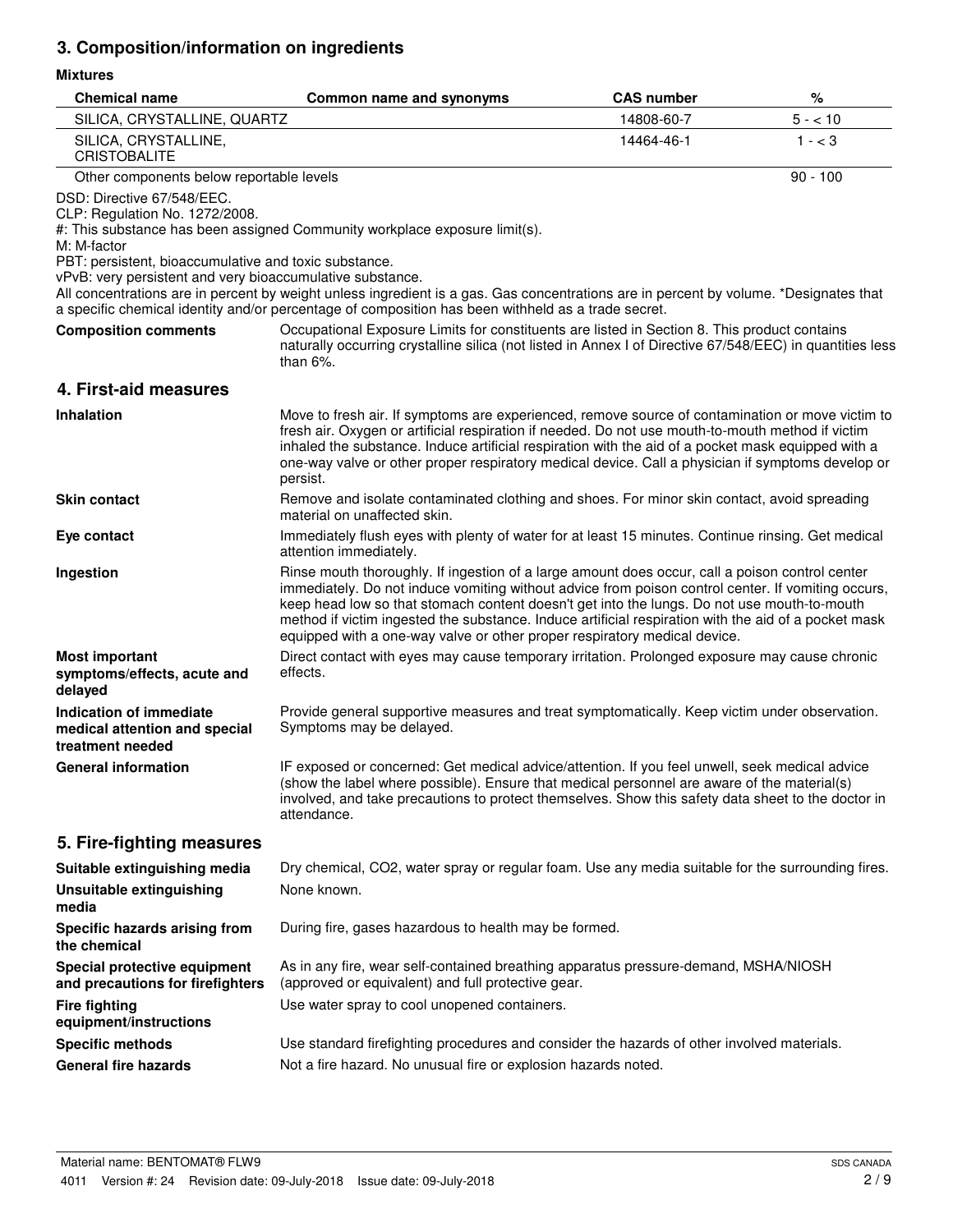## **6. Accidental release measures**

| Personal precautions,<br>protective equipment and<br>emergency procedures | Keep unnecessary personnel away. Keep people away from and upwind of spill/leak. Wear<br>appropriate protective equipment and clothing during clean-up. Wear a dust mask if dust is<br>generated above exposure limits. Do not touch damaged containers or spilled material unless<br>wearing appropriate protective clothing. Ensure adequate ventilation. Local authorities should be<br>advised if significant spillages cannot be contained. For personal protection, see section 8 of the<br>SDS.                                                                                                      |
|---------------------------------------------------------------------------|-------------------------------------------------------------------------------------------------------------------------------------------------------------------------------------------------------------------------------------------------------------------------------------------------------------------------------------------------------------------------------------------------------------------------------------------------------------------------------------------------------------------------------------------------------------------------------------------------------------|
| Methods and materials for<br>containment and cleaning up                  | Avoid the generation of dusts during clean-up. This product is miscible in water. Collect dust or<br>particulates using a vacuum cleaner with a HEPA filter. Stop the flow of material, if this is without<br>risk. Following product recovery, flush area with water. Put material in suitable, covered, labeled<br>containers. For waste disposal, see section 13 of the SDS. None necessary. Reduce airborne dust<br>and prevent scattering by moistening with water.                                                                                                                                    |
| <b>Environmental precautions</b>                                          | Avoid discharge into drains, water courses or onto the ground.                                                                                                                                                                                                                                                                                                                                                                                                                                                                                                                                              |
| 7. Handling and storage                                                   |                                                                                                                                                                                                                                                                                                                                                                                                                                                                                                                                                                                                             |
| Precautions for safe handling                                             | Obtain special instructions before use. Do not handle until all safety precautions have been read<br>and understood. Keep formation of airborne dusts to a minimum. Provide appropriate exhaust<br>ventilation at places where dust is formed. Do not breathe dust. Avoid prolonged exposure. When<br>using, do not eat, drink or smoke. Should be handled in closed systems, if possible. In case of<br>insufficient ventilation, wear suitable respiratory equipment. Wear appropriate personal protective<br>equipment. Wash hands thoroughly after handling. Observe good industrial hygiene practices. |
| Conditions for safe storage,<br>including any incompatibilities           | Store locked up. No special restrictions on storage with other products. Store in original tightly<br>closed container. No special storage conditions required. Guard against dust accumulation of this<br>material. Keep out of the reach of children. Store away from incompatible materials (see Section<br>10 of the SDS).                                                                                                                                                                                                                                                                              |

# **8. Exposure controls/personal protection**

| <b>US. ACGIH Threshold Limit Values</b>                                       |            |                         |                       |
|-------------------------------------------------------------------------------|------------|-------------------------|-----------------------|
| <b>Components</b>                                                             | Type       | Value                   | <b>Form</b>           |
| SILICA, CRYSTALLINE,<br>CRISTOBALITE (CAS<br>14464-46-1)                      | <b>TWA</b> | $0.025$ mg/m3           | Respirable fraction.  |
| SILICA, CRYSTALLINE,<br>QUARTZ (CAS 14808-60-7)                               | <b>TWA</b> | $0.025 \,\mathrm{mg/m}$ | Respirable fraction.  |
| Canada. Alberta OELs (Occupational Health & Safety Code, Schedule 1, Table 2) |            |                         |                       |
| <b>Components</b>                                                             | Type       | Value                   | <b>Form</b>           |
| SILICA, CRYSTALLINE,<br>CRISTOBALITE (CAS<br>14464-46-1)                      | <b>TWA</b> | $0.025$ mg/m3           | Respirable.           |
|                                                                               |            | $0.025$ mg/m3           | Respirable particles. |
| SILICA, CRYSTALLINE,<br>QUARTZ (CAS 14808-60-7)                               | TWA        | $0.025$ mg/m3           | Respirable particles. |
| <b>Constituents</b>                                                           | Type       | Value                   | Form                  |
| <b>TRADE SECRET</b>                                                           | <b>TWA</b> | $3 \text{ mg/m}$        | Respirable particles. |
|                                                                               |            | 10 $mg/m3$              | Total particulate.    |

| <b>Components</b>                                        | Type       | Value                   | <b>Form</b>          |
|----------------------------------------------------------|------------|-------------------------|----------------------|
| SILICA, CRYSTALLINE,<br>CRISTOBALITE (CAS<br>14464-46-1) | <b>TWA</b> | $0.025 \,\mathrm{mg/m}$ | Respirable fraction. |
| SILICA, CRYSTALLINE,<br>QUARTZ (CAS 14808-60-7)          | TWA        | $0.025 \text{ mg/m}$ 3  | Respirable fraction. |
| <b>Constituents</b>                                      | Type       | Value                   | Form                 |
| <b>TRADE SECRET</b>                                      | <b>TWA</b> | $3 \text{ mg/m}$        | Respirable fraction. |
|                                                          |            | 10 $mg/m3$              | Total dust.          |
|                                                          |            |                         |                      |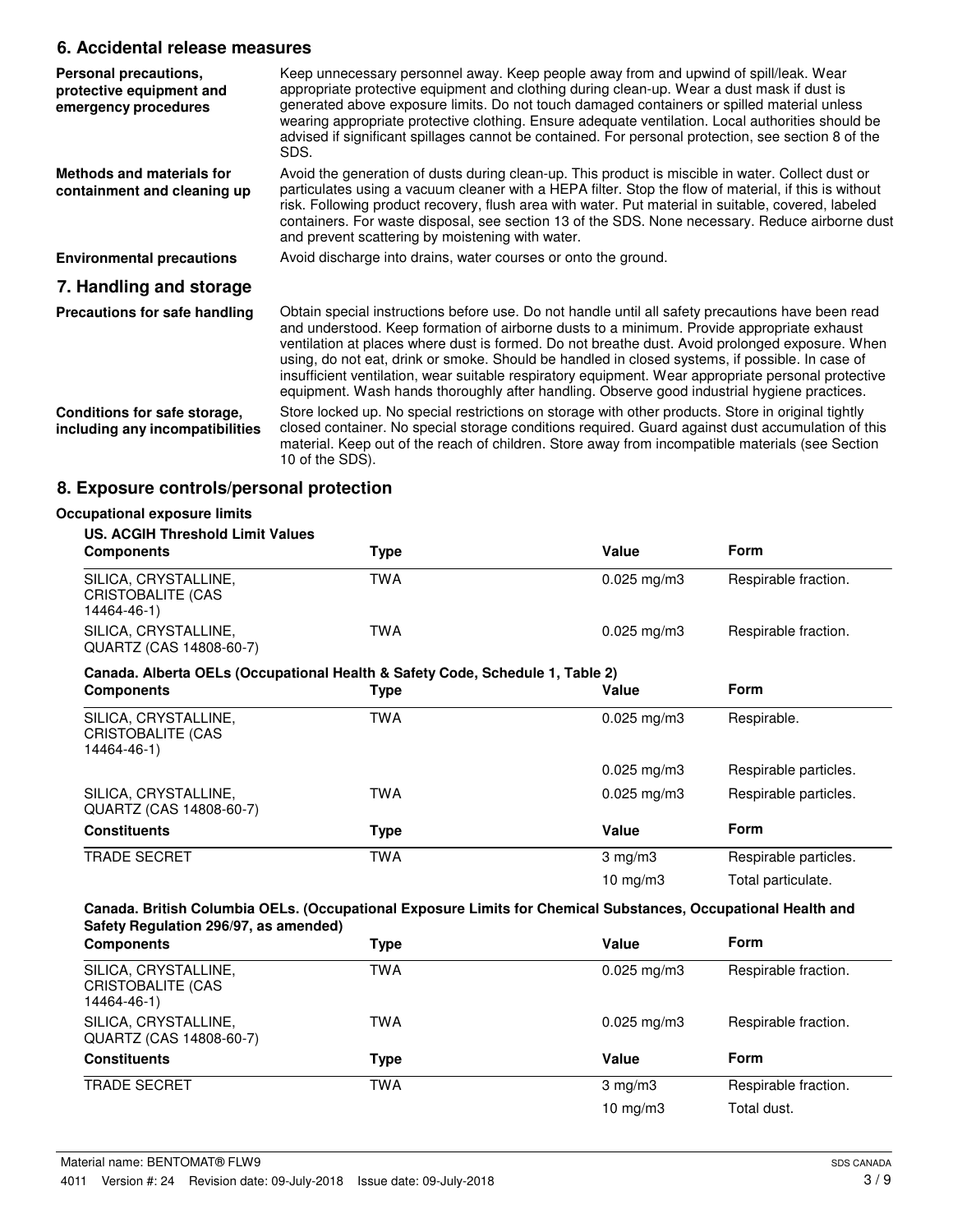| <b>Components</b>                                               | Canada. Manitoba OELs (Reg. 217/2006, The Workplace Safety And Health Act)<br><b>Type</b>                                                                                                                                                                                                                                                                                                                                                                                                                                                                                                                                                                                                                | Value           | <b>Form</b>          |
|-----------------------------------------------------------------|----------------------------------------------------------------------------------------------------------------------------------------------------------------------------------------------------------------------------------------------------------------------------------------------------------------------------------------------------------------------------------------------------------------------------------------------------------------------------------------------------------------------------------------------------------------------------------------------------------------------------------------------------------------------------------------------------------|-----------------|----------------------|
| SILICA, CRYSTALLINE,<br>CRISTOBALITE (CAS<br>14464-46-1)        | <b>TWA</b>                                                                                                                                                                                                                                                                                                                                                                                                                                                                                                                                                                                                                                                                                               | $0.025$ mg/m3   | Respirable fraction. |
| SILICA, CRYSTALLINE,<br>QUARTZ (CAS 14808-60-7)                 | <b>TWA</b>                                                                                                                                                                                                                                                                                                                                                                                                                                                                                                                                                                                                                                                                                               | $0.025$ mg/m3   | Respirable fraction. |
| <b>Components</b>                                               | Canada. Ontario OELs. (Control of Exposure to Biological or Chemical Agents)<br><b>Type</b>                                                                                                                                                                                                                                                                                                                                                                                                                                                                                                                                                                                                              | Value           | <b>Form</b>          |
| SILICA, CRYSTALLINE,<br><b>CRISTOBALITE (CAS</b><br>14464-46-1) | <b>TWA</b>                                                                                                                                                                                                                                                                                                                                                                                                                                                                                                                                                                                                                                                                                               | $0.05$ mg/m $3$ | Respirable fraction. |
| SILICA, CRYSTALLINE,<br>QUARTZ (CAS 14808-60-7)                 | <b>TWA</b>                                                                                                                                                                                                                                                                                                                                                                                                                                                                                                                                                                                                                                                                                               | $0.1$ mg/m $3$  | Respirable fraction. |
| <b>Constituents</b>                                             | <b>Type</b>                                                                                                                                                                                                                                                                                                                                                                                                                                                                                                                                                                                                                                                                                              | Value           | <b>Form</b>          |
| <b>TRADE SECRET</b>                                             | <b>TWA</b>                                                                                                                                                                                                                                                                                                                                                                                                                                                                                                                                                                                                                                                                                               | $3$ mg/m $3$    | Respirable fraction. |
|                                                                 |                                                                                                                                                                                                                                                                                                                                                                                                                                                                                                                                                                                                                                                                                                          | $10$ mg/m $3$   | Inhalable fraction.  |
| <b>Components</b>                                               | Canada. Quebec OELs. (Ministry of Labor - Regulation respecting occupational health and safety)<br><b>Type</b>                                                                                                                                                                                                                                                                                                                                                                                                                                                                                                                                                                                           | Value           | Form                 |
| SILICA, CRYSTALLINE,<br><b>CRISTOBALITE (CAS</b><br>14464-46-1) | <b>TWA</b>                                                                                                                                                                                                                                                                                                                                                                                                                                                                                                                                                                                                                                                                                               | $0.05$ mg/m $3$ | Respirable dust.     |
| SILICA, CRYSTALLINE,<br>QUARTZ (CAS 14808-60-7)                 | <b>TWA</b>                                                                                                                                                                                                                                                                                                                                                                                                                                                                                                                                                                                                                                                                                               | $0.1$ mg/m $3$  | Respirable dust.     |
| <b>Constituents</b>                                             | <b>Type</b>                                                                                                                                                                                                                                                                                                                                                                                                                                                                                                                                                                                                                                                                                              | Value           | <b>Form</b>          |
| TRADE SECRET                                                    | <b>TWA</b>                                                                                                                                                                                                                                                                                                                                                                                                                                                                                                                                                                                                                                                                                               | $10$ mg/m $3$   | Total dust.          |
| <b>Components</b>                                               | Canada. Saskatchewan OELs (Occupational Health and Safety Regulations, 1996, Table 21)<br><b>Type</b>                                                                                                                                                                                                                                                                                                                                                                                                                                                                                                                                                                                                    | Value           | <b>Form</b>          |
| SILICA, CRYSTALLINE,<br><b>CRISTOBALITE (CAS</b><br>14464-46-1) | 15 minute                                                                                                                                                                                                                                                                                                                                                                                                                                                                                                                                                                                                                                                                                                | $10$ mg/m $3$   | Inhalable fraction.  |
|                                                                 | 8 hour                                                                                                                                                                                                                                                                                                                                                                                                                                                                                                                                                                                                                                                                                                   | $0.05$ mg/m3    | Respirable fraction. |
| SILICA, CRYSTALLINE,<br>QUARTZ (CAS 14808-60-7)                 | 8 hour                                                                                                                                                                                                                                                                                                                                                                                                                                                                                                                                                                                                                                                                                                   | $0.05$ mg/m $3$ | Respirable fraction. |
| <b>Constituents</b>                                             | <b>Type</b>                                                                                                                                                                                                                                                                                                                                                                                                                                                                                                                                                                                                                                                                                              | Value           | Form                 |
| <b>TRADE SECRET</b>                                             | 15 minute                                                                                                                                                                                                                                                                                                                                                                                                                                                                                                                                                                                                                                                                                                | $6$ mg/m $3$    | Respirable fraction. |
|                                                                 |                                                                                                                                                                                                                                                                                                                                                                                                                                                                                                                                                                                                                                                                                                          | 20 mg/m3        | Inhalable fraction.  |
|                                                                 | 8 hour                                                                                                                                                                                                                                                                                                                                                                                                                                                                                                                                                                                                                                                                                                   | $3$ mg/m $3$    | Respirable fraction. |
|                                                                 |                                                                                                                                                                                                                                                                                                                                                                                                                                                                                                                                                                                                                                                                                                          | 10 $mg/m3$      | Inhalable fraction.  |
| <b>Biological limit values</b>                                  | No biological exposure limits noted for the ingredient(s).                                                                                                                                                                                                                                                                                                                                                                                                                                                                                                                                                                                                                                               |                 |                      |
| <b>Exposure guidelines</b>                                      | Occupational exposure to nuisance dust (total and respirable) and respirable crystalline silica<br>should be monitored and controlled.                                                                                                                                                                                                                                                                                                                                                                                                                                                                                                                                                                   |                 |                      |
| Appropriate engineering<br>controls                             | If engineering measures are not sufficient to maintain concentrations of dust particulates below the<br>OEL, suitable respiratory protection must be worn. Good general ventilation (typically 10 air<br>changes per hour) should be used. Ventilation rates should be matched to conditions. If<br>applicable, use process enclosures, local exhaust ventilation, or other engineering controls to<br>maintain airborne levels below recommended exposure limits. If exposure limits have not been<br>established, maintain airborne levels to an acceptable level. If material is ground, cut, or used in<br>any operation which may generate dusts, use appropriate local exhaust ventilation to keep |                 |                      |
|                                                                 | exposures below the recommended exposure limits.                                                                                                                                                                                                                                                                                                                                                                                                                                                                                                                                                                                                                                                         |                 |                      |
| Eye/face protection                                             | Individual protection measures, such as personal protective equipment<br>Wear dust goggles.                                                                                                                                                                                                                                                                                                                                                                                                                                                                                                                                                                                                              |                 |                      |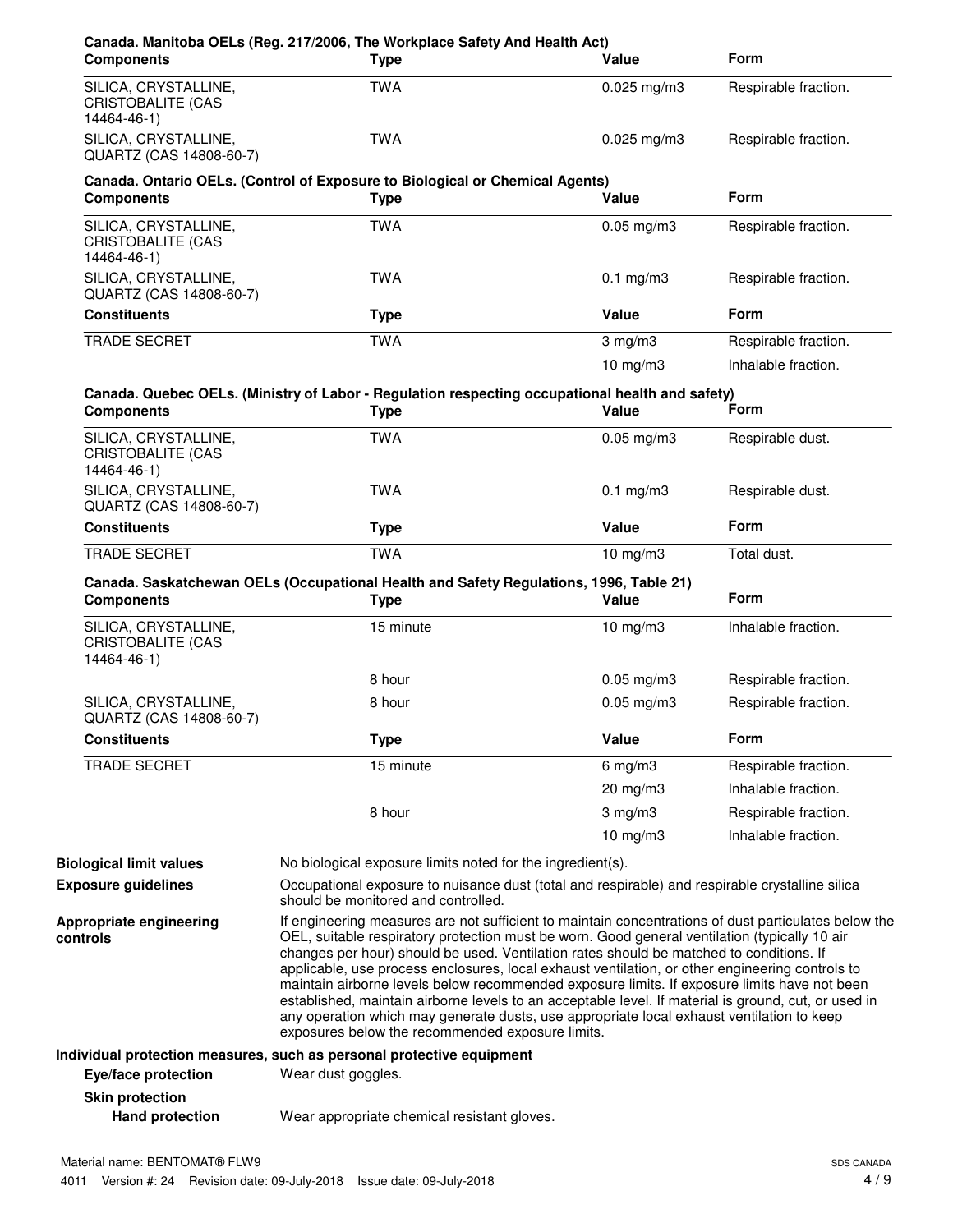| Other                                    | Use of an impervious apron is recommended. No special protective equipment required.                                                                                                                                                                                                                                                                                             |
|------------------------------------------|----------------------------------------------------------------------------------------------------------------------------------------------------------------------------------------------------------------------------------------------------------------------------------------------------------------------------------------------------------------------------------|
| <b>Respiratory protection</b>            | Use a particulate filter respirator for particulate concentrations exceeding the Occupational<br>Exposure Limit.                                                                                                                                                                                                                                                                 |
| <b>Thermal hazards</b>                   | Wear appropriate thermal protective clothing, when necessary.                                                                                                                                                                                                                                                                                                                    |
| <b>General hygiene</b><br>considerations | Observe any medical surveillance requirements. Always observe good personal hygiene<br>measures, such as washing after handling the material and before eating, drinking, and/or<br>smoking. Routinely wash work clothing and protective equipment to remove contaminants. Eye<br>wash fountain is recommended. Use good industrial hygiene practices in handling this material. |

# **9. Physical and chemical properties**

| Appearance                                        | The product consists of bentonite granules between geotextile layers                          |
|---------------------------------------------------|-----------------------------------------------------------------------------------------------|
| <b>Physical state</b>                             | Solid.                                                                                        |
| Form                                              | Solid. Mat or Fabric                                                                          |
| Color                                             | Various.                                                                                      |
| Odor                                              | None.                                                                                         |
| <b>Odor threshold</b>                             | Not available.                                                                                |
| pH                                                | Not available.                                                                                |
| Melting point/freezing point                      | Not available.                                                                                |
| Initial boiling point and boiling<br>range        | Not available.                                                                                |
| <b>Flash point</b>                                | Not flammable                                                                                 |
| <b>Evaporation rate</b>                           | Not available.                                                                                |
| Flammability (solid, gas)                         | Not available.                                                                                |
| Upper/lower flammability or explosive limits      |                                                                                               |
| <b>Flammability limit - lower</b><br>(%)          | Not explosive                                                                                 |
| <b>Flammability limit - upper</b><br>(%)          | Not explosive                                                                                 |
| Explosive limit - lower (%)                       | Not available.                                                                                |
| Explosive limit - upper (%)                       | Not available.                                                                                |
| Vapor pressure                                    | 0.00001 hPa estimated                                                                         |
| Vapor density                                     | Not available.                                                                                |
| <b>Relative density</b>                           | Not available.                                                                                |
| Solubility(ies)                                   |                                                                                               |
| Solubility (water)                                | Negligible                                                                                    |
| <b>Partition coefficient</b><br>(n-octanol/water) | Not available.                                                                                |
| <b>Auto-ignition temperature</b>                  | Not available.                                                                                |
| <b>Decomposition temperature</b>                  | Not available.                                                                                |
| <b>Viscosity</b>                                  | Not available.                                                                                |
| <b>Other information</b>                          |                                                                                               |
| <b>Explosive properties</b>                       | Not explosive.                                                                                |
| <b>Oxidizing properties</b>                       | Not oxidizing.                                                                                |
| <b>Percent volatile</b>                           | 0 % estimated                                                                                 |
| 10. Stability and reactivity                      |                                                                                               |
| Reactivity                                        | The product is stable and non-reactive under normal conditions of use, storage and transport. |
| <b>Chemical stability</b>                         | Stable at normal conditions.                                                                  |
| <b>Possibility of hazardous</b><br>reactions      | Will not occur.                                                                               |
| <b>Conditions to avoid</b>                        | Contact with incompatible materials.                                                          |
| Incompatible materials                            | Powerful oxidizers. Chlorine. None known.                                                     |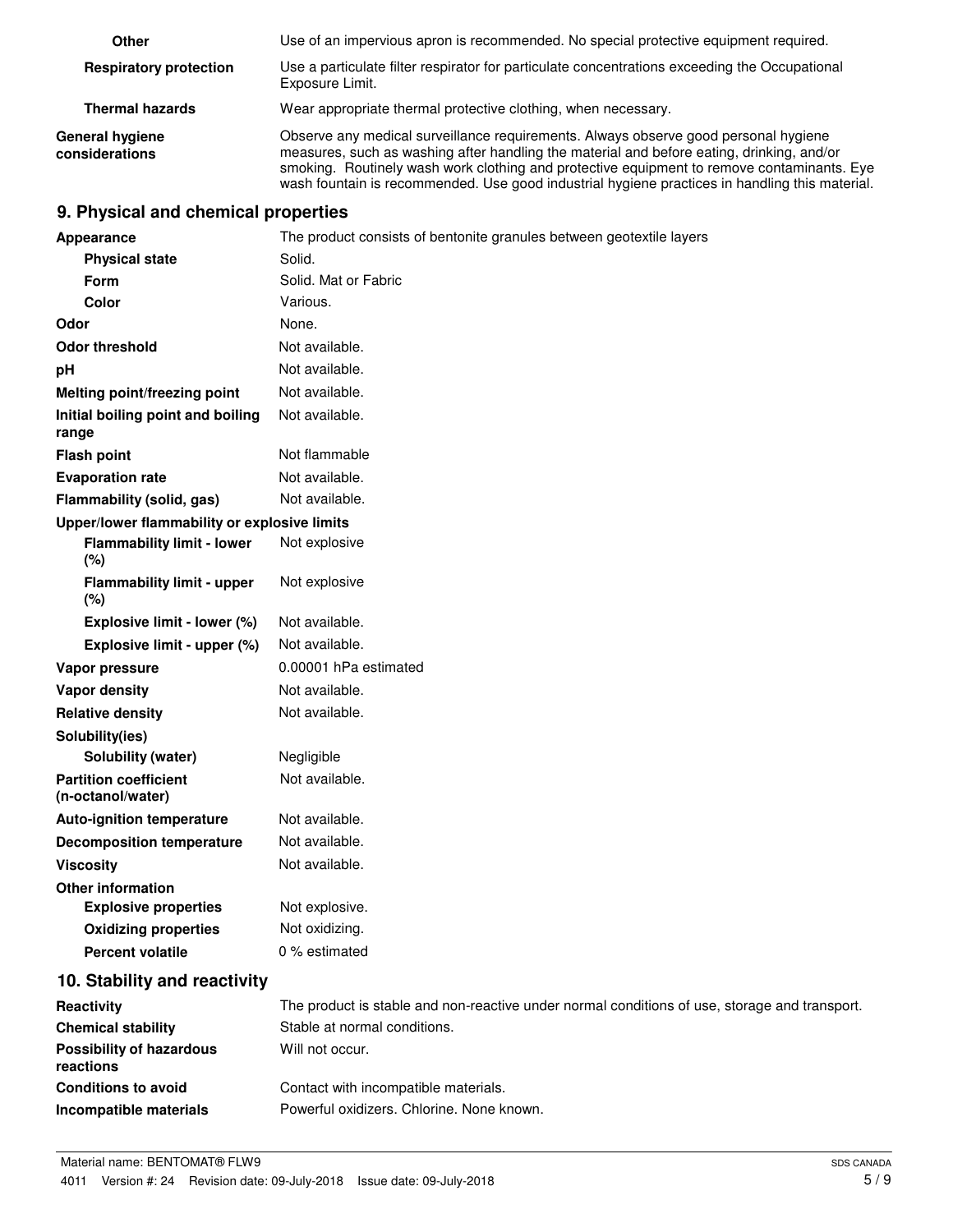# **11. Toxicological information**

| Information on likely routes of exposure                                           |                                                                                                                                                               |
|------------------------------------------------------------------------------------|---------------------------------------------------------------------------------------------------------------------------------------------------------------|
| <b>Inhalation</b>                                                                  | Prolonged inhalation may be harmful.                                                                                                                          |
| <b>Skin contact</b>                                                                | No adverse effects due to skin contact are expected.                                                                                                          |
| Eye contact                                                                        | Direct contact with eyes may cause temporary irritation.                                                                                                      |
| Ingestion                                                                          | May cause discomfort if swallowed. Expected to be a low ingestion hazard. However, ingestion is<br>not likely to be a primary route of occupational exposure. |
| Symptoms related to the<br>physical, chemical and<br>toxicological characteristics | Direct contact with eyes may cause temporary irritation. Exposure may cause temporary irritation,<br>redness, or discomfort.                                  |
| Information on toxicological effects                                               |                                                                                                                                                               |

| <b>Acute toxicity</b>                                   | Not known.                                                                                                                                                                                                                                                                                                                                                                                                                                                                                                                                                                                                                                                                                                                                                                                                                                                                                                                                                                                                                                                                                                                                                                                                                                                                                                                                                                                                                                                                                                                                                                                         |                                                                                                  |
|---------------------------------------------------------|----------------------------------------------------------------------------------------------------------------------------------------------------------------------------------------------------------------------------------------------------------------------------------------------------------------------------------------------------------------------------------------------------------------------------------------------------------------------------------------------------------------------------------------------------------------------------------------------------------------------------------------------------------------------------------------------------------------------------------------------------------------------------------------------------------------------------------------------------------------------------------------------------------------------------------------------------------------------------------------------------------------------------------------------------------------------------------------------------------------------------------------------------------------------------------------------------------------------------------------------------------------------------------------------------------------------------------------------------------------------------------------------------------------------------------------------------------------------------------------------------------------------------------------------------------------------------------------------------|--------------------------------------------------------------------------------------------------|
| <b>Components</b>                                       | <b>Species</b>                                                                                                                                                                                                                                                                                                                                                                                                                                                                                                                                                                                                                                                                                                                                                                                                                                                                                                                                                                                                                                                                                                                                                                                                                                                                                                                                                                                                                                                                                                                                                                                     | <b>Test Results</b>                                                                              |
| SILICA, CRYSTALLINE, CRISTOBALITE (CAS 14464-46-1)      |                                                                                                                                                                                                                                                                                                                                                                                                                                                                                                                                                                                                                                                                                                                                                                                                                                                                                                                                                                                                                                                                                                                                                                                                                                                                                                                                                                                                                                                                                                                                                                                                    |                                                                                                  |
| <b>Acute</b>                                            |                                                                                                                                                                                                                                                                                                                                                                                                                                                                                                                                                                                                                                                                                                                                                                                                                                                                                                                                                                                                                                                                                                                                                                                                                                                                                                                                                                                                                                                                                                                                                                                                    |                                                                                                  |
| Oral                                                    |                                                                                                                                                                                                                                                                                                                                                                                                                                                                                                                                                                                                                                                                                                                                                                                                                                                                                                                                                                                                                                                                                                                                                                                                                                                                                                                                                                                                                                                                                                                                                                                                    |                                                                                                  |
| LD50                                                    | Rat                                                                                                                                                                                                                                                                                                                                                                                                                                                                                                                                                                                                                                                                                                                                                                                                                                                                                                                                                                                                                                                                                                                                                                                                                                                                                                                                                                                                                                                                                                                                                                                                | > 22500 mg/kg                                                                                    |
| <b>Skin corrosion/irritation</b>                        | Prolonged skin contact may cause temporary irritation.                                                                                                                                                                                                                                                                                                                                                                                                                                                                                                                                                                                                                                                                                                                                                                                                                                                                                                                                                                                                                                                                                                                                                                                                                                                                                                                                                                                                                                                                                                                                             |                                                                                                  |
| Serious eye damage/eye<br><i>irritation</i>             |                                                                                                                                                                                                                                                                                                                                                                                                                                                                                                                                                                                                                                                                                                                                                                                                                                                                                                                                                                                                                                                                                                                                                                                                                                                                                                                                                                                                                                                                                                                                                                                                    | Mild irritant to eyes (according to the modified Kay & Calandra criteria)                        |
| Respiratory or skin sensitization                       |                                                                                                                                                                                                                                                                                                                                                                                                                                                                                                                                                                                                                                                                                                                                                                                                                                                                                                                                                                                                                                                                                                                                                                                                                                                                                                                                                                                                                                                                                                                                                                                                    |                                                                                                  |
| Canada - Alberta OELs: Irritant                         |                                                                                                                                                                                                                                                                                                                                                                                                                                                                                                                                                                                                                                                                                                                                                                                                                                                                                                                                                                                                                                                                                                                                                                                                                                                                                                                                                                                                                                                                                                                                                                                                    |                                                                                                  |
| SILICA, CRYSTALLINE, CRISTOBALITE<br>$(CAS 14464-46-1)$ |                                                                                                                                                                                                                                                                                                                                                                                                                                                                                                                                                                                                                                                                                                                                                                                                                                                                                                                                                                                                                                                                                                                                                                                                                                                                                                                                                                                                                                                                                                                                                                                                    | Irritant                                                                                         |
| <b>Respiratory sensitization</b>                        | Not a respiratory sensitizer.                                                                                                                                                                                                                                                                                                                                                                                                                                                                                                                                                                                                                                                                                                                                                                                                                                                                                                                                                                                                                                                                                                                                                                                                                                                                                                                                                                                                                                                                                                                                                                      |                                                                                                  |
| <b>Skin sensitization</b>                               | being a skin irritant.                                                                                                                                                                                                                                                                                                                                                                                                                                                                                                                                                                                                                                                                                                                                                                                                                                                                                                                                                                                                                                                                                                                                                                                                                                                                                                                                                                                                                                                                                                                                                                             | According to the classification criteria of the European Union, the product is not considered as |
| Germ cell mutagenicity                                  | mutagenic or genotoxic.                                                                                                                                                                                                                                                                                                                                                                                                                                                                                                                                                                                                                                                                                                                                                                                                                                                                                                                                                                                                                                                                                                                                                                                                                                                                                                                                                                                                                                                                                                                                                                            | No data available to indicate product or any components present at greater than 0.1% are         |
| Carcinogenicity                                         | In 1997, IARC (the International Agency for Research on Cancer) concluded that crystalline silica<br>inhaled from occupational sources can cause lung cancer in humans. However in making the<br>overall evaluation, IARC noted that "carcinogenicity was not detected in all industrial<br>circumstances studied. Carcinogenicity may be dependent on inherent characteristics of the<br>crystalline silica or on external factors affecting its biological activity or distribution of its<br>polymorphs." (IARC Monographs on the evaluation of the carcinogenic risks of chemicals to<br>humans, Silica, silicates dust and organic fibres, 1997, Vol. 68, IARC, Lyon, France.) In June<br>2003, SCOEL (the EU Scientific Committee on Occupational Exposure Limits) concluded that the<br>main effect in humans of the inhalation of respirable crystalline silica dust is silicosis. "There is<br>sufficient information to conclude that the relative risk of lung cancer is increased in persons with<br>silicosis (and, apparently, not in employees without silicosis exposed to silica dust in quarries and<br>in the ceramic industry). Therefore, preventing the onset of silicosis will also reduce the cancer<br>risk" (SCOEL SUM Doc 94-final, June 2003) According to the current state of the art, worker<br>protection against silicosis can be consistently assured by respecting the existing regulatory<br>occupational exposure limits. May cause cancer. Occupational exposure to respirable dust and<br>respirable crystalline silica should be monitored and controlled. |                                                                                                  |
| <b>ACGIH Carcinogens</b>                                |                                                                                                                                                                                                                                                                                                                                                                                                                                                                                                                                                                                                                                                                                                                                                                                                                                                                                                                                                                                                                                                                                                                                                                                                                                                                                                                                                                                                                                                                                                                                                                                                    |                                                                                                  |
| SILICA, CRYSTALLINE, CRISTOBALITE<br>$(CAS 14464-46-1)$ |                                                                                                                                                                                                                                                                                                                                                                                                                                                                                                                                                                                                                                                                                                                                                                                                                                                                                                                                                                                                                                                                                                                                                                                                                                                                                                                                                                                                                                                                                                                                                                                                    | A2 Suspected human carcinogen.                                                                   |
| Canada - Alberta OELs: Carcinogen category              | SILICA, CRYSTALLINE, QUARTZ (CAS 14808-60-7)                                                                                                                                                                                                                                                                                                                                                                                                                                                                                                                                                                                                                                                                                                                                                                                                                                                                                                                                                                                                                                                                                                                                                                                                                                                                                                                                                                                                                                                                                                                                                       | A2 Suspected human carcinogen.                                                                   |
| SILICA, CRYSTALLINE, CRISTOBALITE                       |                                                                                                                                                                                                                                                                                                                                                                                                                                                                                                                                                                                                                                                                                                                                                                                                                                                                                                                                                                                                                                                                                                                                                                                                                                                                                                                                                                                                                                                                                                                                                                                                    | Suspected human carcinogen.                                                                      |
| $(CAS 14464-46-1)$                                      | SILICA, CRYSTALLINE, QUARTZ (CAS 14808-60-7)                                                                                                                                                                                                                                                                                                                                                                                                                                                                                                                                                                                                                                                                                                                                                                                                                                                                                                                                                                                                                                                                                                                                                                                                                                                                                                                                                                                                                                                                                                                                                       | Suspected human carcinogen.                                                                      |
| Canada - Manitoba OELs: carcinogenicity                 |                                                                                                                                                                                                                                                                                                                                                                                                                                                                                                                                                                                                                                                                                                                                                                                                                                                                                                                                                                                                                                                                                                                                                                                                                                                                                                                                                                                                                                                                                                                                                                                                    |                                                                                                  |
| SILICA, CRYSTALLINE, CRISTOBALITE                       |                                                                                                                                                                                                                                                                                                                                                                                                                                                                                                                                                                                                                                                                                                                                                                                                                                                                                                                                                                                                                                                                                                                                                                                                                                                                                                                                                                                                                                                                                                                                                                                                    | Suspected human carcinogen.                                                                      |

SILICA, CRYSTALLINE, CRISTOBALITE (CAS 14464-46-1)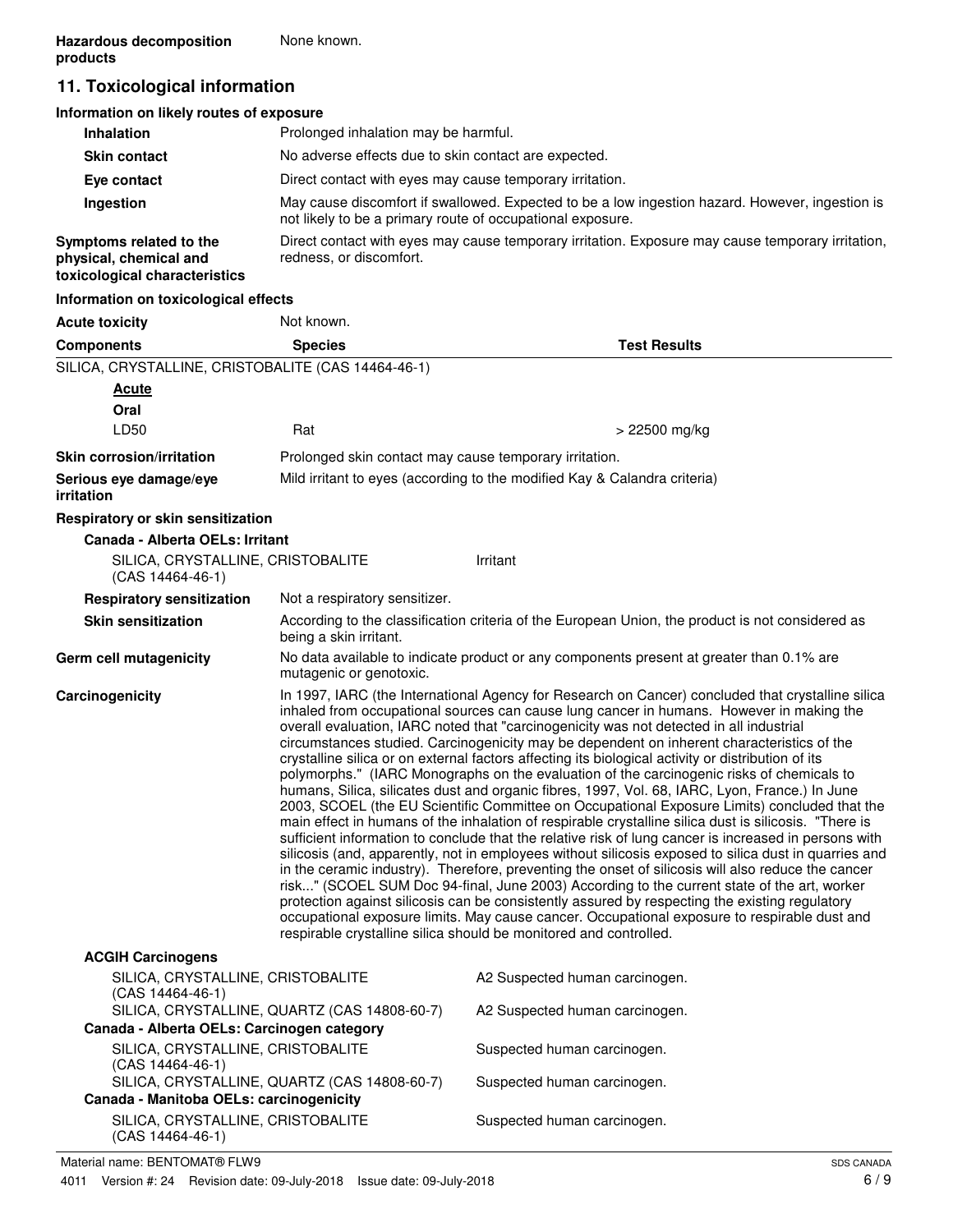| Canada - Quebec OELs: Carcinogen category              | SILICA, CRYSTALLINE, QUARTZ (CAS 14808-60-7)                                                                | Suspected human carcinogen.                                                                                                                                                                                                                                                                                                                                                                                                                                                                                                                                                                                                                                                         |
|--------------------------------------------------------|-------------------------------------------------------------------------------------------------------------|-------------------------------------------------------------------------------------------------------------------------------------------------------------------------------------------------------------------------------------------------------------------------------------------------------------------------------------------------------------------------------------------------------------------------------------------------------------------------------------------------------------------------------------------------------------------------------------------------------------------------------------------------------------------------------------|
| SILICA, CRYSTALLINE, CRISTOBALITE<br>(CAS 14464-46-1)  |                                                                                                             | Detected carcinogenic effect in animals.                                                                                                                                                                                                                                                                                                                                                                                                                                                                                                                                                                                                                                            |
| IARC Monographs. Overall Evaluation of Carcinogenicity | SILICA, CRYSTALLINE, QUARTZ (CAS 14808-60-7)                                                                | Suspected carcinogenic effect in humans.                                                                                                                                                                                                                                                                                                                                                                                                                                                                                                                                                                                                                                            |
| SILICA, CRYSTALLINE, CRISTOBALITE<br>(CAS 14464-46-1)  |                                                                                                             | 1 Carcinogenic to humans.                                                                                                                                                                                                                                                                                                                                                                                                                                                                                                                                                                                                                                                           |
|                                                        | SILICA, CRYSTALLINE, QUARTZ (CAS 14808-60-7)<br>US. National Toxicology Program (NTP) Report on Carcinogens | 1 Carcinogenic to humans.                                                                                                                                                                                                                                                                                                                                                                                                                                                                                                                                                                                                                                                           |
| SILICA, CRYSTALLINE, CRISTOBALITE<br>(CAS 14464-46-1)  |                                                                                                             | Known To Be Human Carcinogen.                                                                                                                                                                                                                                                                                                                                                                                                                                                                                                                                                                                                                                                       |
|                                                        | SILICA, CRYSTALLINE, QUARTZ (CAS 14808-60-7)                                                                | Reasonably Anticipated to be a Human Carcinogen.<br>Known To Be Human Carcinogen.                                                                                                                                                                                                                                                                                                                                                                                                                                                                                                                                                                                                   |
| <b>Reproductive toxicity</b>                           |                                                                                                             | This product is not expected to cause reproductive or developmental effects.                                                                                                                                                                                                                                                                                                                                                                                                                                                                                                                                                                                                        |
| Specific target organ toxicity -<br>single exposure    | Not classified.                                                                                             |                                                                                                                                                                                                                                                                                                                                                                                                                                                                                                                                                                                                                                                                                     |
| Specific target organ toxicity -<br>repeated exposure  |                                                                                                             | Causes damage to organs through prolonged or repeated exposure.                                                                                                                                                                                                                                                                                                                                                                                                                                                                                                                                                                                                                     |
| <b>Aspiration hazard</b>                               | Not an aspiration hazard.                                                                                   |                                                                                                                                                                                                                                                                                                                                                                                                                                                                                                                                                                                                                                                                                     |
| <b>Chronic effects</b>                                 |                                                                                                             | In 1997, IARC (the International Agency for Research on Cancer) concluded that crystalline silica<br>inhaled from occupational sources can cause lung cancer in humans. However in making the<br>overall evaluation, IARC noted that "carcinogenicity was not detected in all industrial<br>circumstances studied. Carcinogenicity may be dependent on inherent characteristics of the<br>crystalline silica or on external factors affecting its biological activity or distribution of its<br>polymorphs." (IARC Monographs on the evaluation of the carcinogenic risks of chemicals to<br>humans, Silica, silicates dust and organic fibres, 1997, Vol. 68, IARC, Lyon, France.) |
|                                                        | the cancer risk" (SCOEL SUM Doc 94-final, June 2003)                                                        | In June 2003, SCOEL (the EU Scientific Committee on Occupational Exposure Limits) concluded<br>that the main effect in humans of the inhalation of respirable crystalline silica dust is silicosis.<br>"There is sufficient information to conclude that the relative risk of lung cancer is increased in<br>persons with silicosis (and, apparently, not in employees without silicosis exposed to silica dust in<br>quarries and in the ceramic industry). Therefore, preventing the onset of silicosis will also reduce                                                                                                                                                          |
|                                                        | not expected.                                                                                               | According to the current state of the art, worker protection against silicosis can be consistently<br>assured by respecting the existing regulatory occupational exposure limits. Causes damage to<br>organs through prolonged or repeated exposure. Prolonged inhalation may be harmful. Prolonged<br>exposure may cause chronic effects. Some of the components of this product are hazardous in<br>the respirable form. However, because of the physical nature of this product, dust generation is                                                                                                                                                                              |
| 12. Ecological information                             |                                                                                                             |                                                                                                                                                                                                                                                                                                                                                                                                                                                                                                                                                                                                                                                                                     |

| <b>Ecotoxicity</b>               | The product is not expected to be hazardous to the environment. This product is not expected to<br>produce significant ecotoxicity upon exposure to aquatic organisms and aquatic systems. |
|----------------------------------|--------------------------------------------------------------------------------------------------------------------------------------------------------------------------------------------|
| Persistence and degradability    | No data is available on the degradability of this product.                                                                                                                                 |
| <b>Bioaccumulative potential</b> | No data available.                                                                                                                                                                         |
| Mobility in soil                 | No data available.                                                                                                                                                                         |
| Other adverse effects            | No other adverse environmental effects (e.g. ozone depletion, photochemical ozone creation<br>potential, endocrine disruption, global warming potential) are expected from this component. |

# **13. Disposal considerations**

| <b>Disposal instructions</b>             | Collect and reclaim or dispose in sealed containers at licensed waste disposal site. Dispose of<br>contents/container in accordance with local/regional/national/international regulations. Material<br>should be recycled if possible. |
|------------------------------------------|-----------------------------------------------------------------------------------------------------------------------------------------------------------------------------------------------------------------------------------------|
| Local disposal regulations               | Dispose in accordance with all applicable regulations.                                                                                                                                                                                  |
| Hazardous waste code                     | The waste code should be assigned in discussion between the user, the producer and the waste<br>disposal company.                                                                                                                       |
| Waste from residues / unused<br>products | Dispose of in accordance with local regulations. Empty containers or liners may retain some<br>product residues. This material and its container must be disposed of in a safe manner (see:<br>Disposal instructions).                  |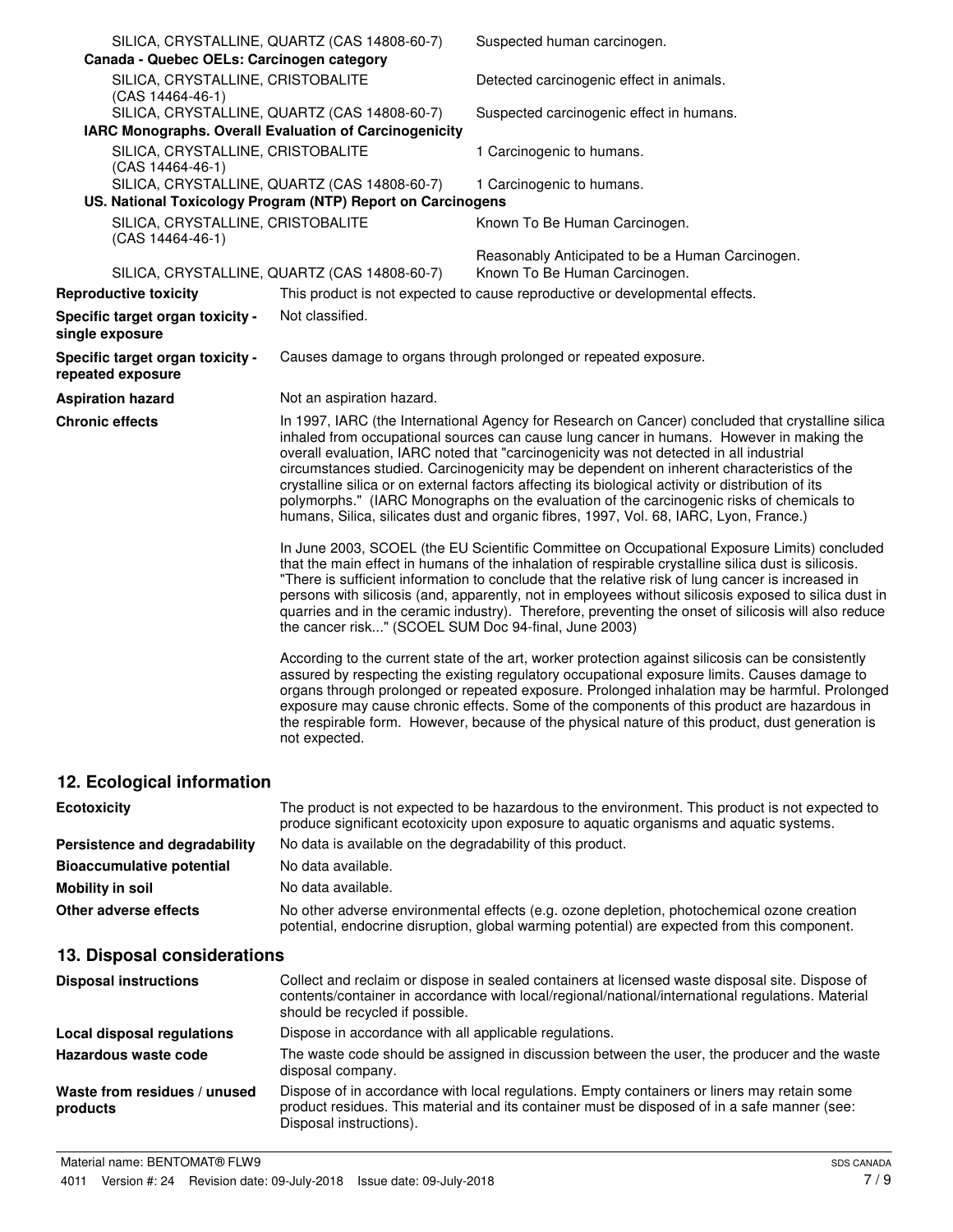Since emptied containers may retain product residue, follow label warnings even after container is emptied. Empty containers should be taken to an approved waste handling site for recycling or disposal.

## **14. Transport information**

## **TDG**

Not regulated as dangerous goods.

## **IATA**

Not regulated as dangerous goods.

### **IMDG**

Not regulated as dangerous goods.

**Transport in bulk according to** Not applicable. **Annex II of MARPOL 73/78 and the IBC Code**

## **15. Regulatory information**

#### **Canadian regulations**

This product has been classified in accordance with the hazard criteria of the HPR and the SDS contains all the information required by the HPR.

#### **Controlled Drugs and Substances Act**

Not regulated. **Export Control List (CEPA 1999, Schedule 3)**

Not listed.

**Greenhouse Gases**

Not listed.

**Precursor Control Regulations**

Not regulated.

#### **International regulations**

**Stockholm Convention**

Not applicable.

**Rotterdam Convention**

Not applicable.

**Kyoto protocol**

Not applicable.

**Montreal Protocol**

Not applicable.

**Basel Convention**

Not applicable.

### **International Inventories**

| <b>Inventory name</b>                                                     | On inventory (yes/no)* |
|---------------------------------------------------------------------------|------------------------|
| Australian Inventory of Chemical Substances (AICS)                        | Yes                    |
| Domestic Substances List (DSL)                                            | Yes                    |
| Non-Domestic Substances List (NDSL)                                       | No.                    |
| Inventory of Existing Chemical Substances in China (IECSC)                | Yes                    |
| European Inventory of Existing Commercial Chemical<br>Substances (EINECS) | Yes                    |
| European List of Notified Chemical Substances (ELINCS)                    | N <sub>o</sub>         |
| Inventory of Existing and New Chemical Substances (ENCS)                  | Yes                    |
| Existing Chemicals List (ECL)                                             | Yes                    |
| New Zealand Inventory                                                     | No.                    |
| Philippine Inventory of Chemicals and Chemical Substances<br>(PICCS)      | Yes                    |
| Taiwan Chemical Substance Inventory (TCSI)                                | No.                    |
| Toxic Substances Control Act (TSCA) Inventory                             | Yes                    |
|                                                                           |                        |

\*A "Yes" indicates that all components of this product comply with the inventory requirements administered by the governing country(s) A "No" indicates that one or more components of the product are not listed or exempt from listing on the inventory administered by the governing country(s).